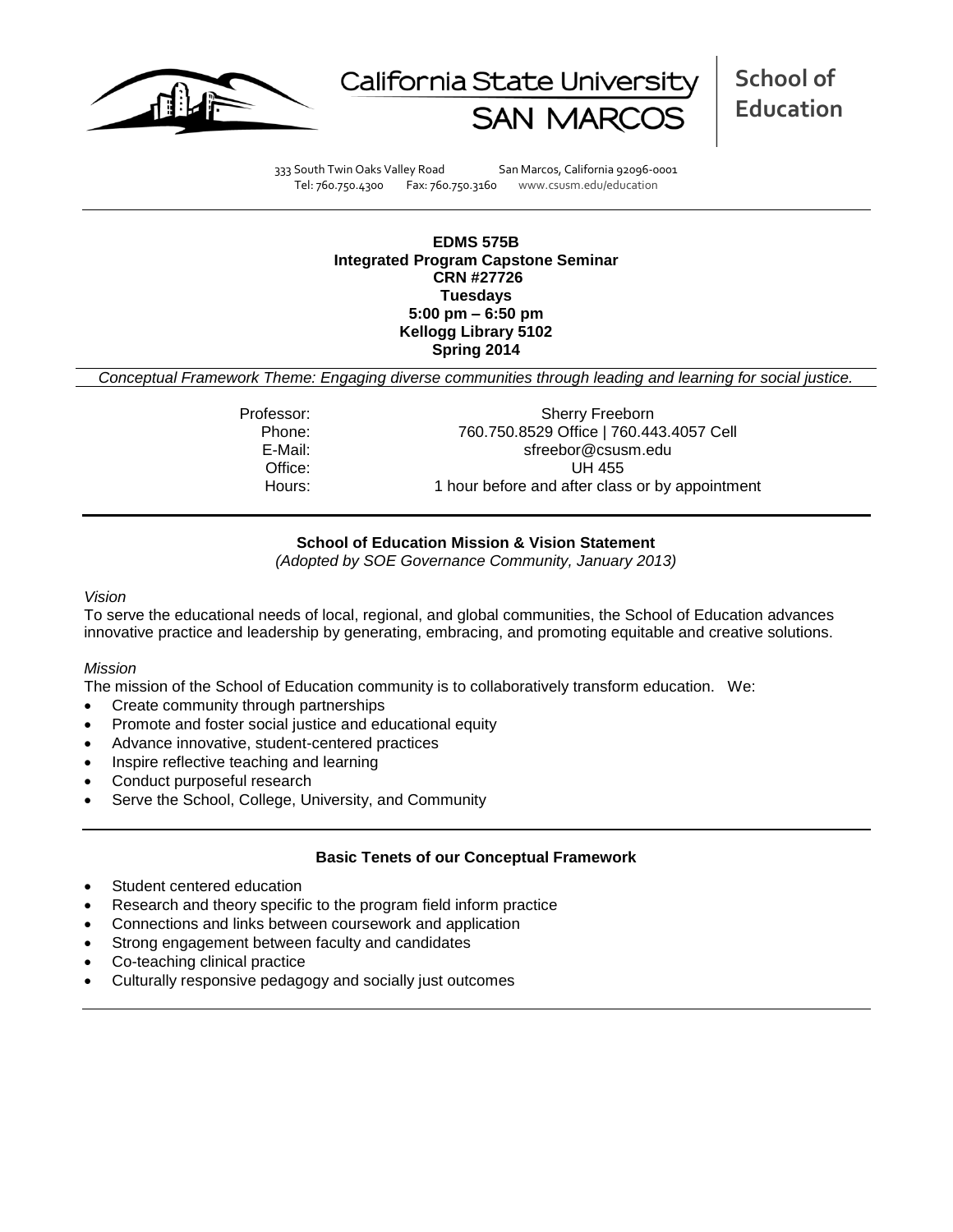# **COURSE DESCRIPTION**

Students demonstrate mastery of the integration of content and pedagogy through performance assessment. Accompanies the required student teaching during the final semester of the integrated Bachelor of Arts and Multiple Subject Credential Program. *Graded Credit/No Credit. Enrollment restricted to students in the ICP. Enrollment Requirement: Successful completion of all program coursework.*

**Freeborn**: This course provides the culminating experience for teacher candidates who are completing the Integrated Credential Program (ICP). Students will demonstrate that they have met competencies required in the Liberal Studies program with the requirements for the teaching credential (TPEs). They will receive information and seminars on completion of TPA Tasks 3 and 4. They will receive all information to complete the credentialing process.

## **Course Prerequisites**

The prerequisite for this course is completion of all coursework for both the teaching credential and the Liberal Studies major. Concurrent enrollment in coursework for the bilingual certification and completion of the CLAD certificate is acceptable. A co-requisite for this course is enrollment in Clinical Practice I and II.

### **Course Objectives**

Teacher performance expectations (TPE) competencies requirements:

- Engaging in reflective discussions linking content mastery experiences with classroom teaching experiences.
- Written evidence and artifacts for all TPE's. The full text for the TPE's can be obtained from the School of Education Web site. University Supervisors will assess successful completion of the requirements.
- Completion of TPA Tasks 3 and 4 and submitted through Taskstream for scoring by the CSUSM assessors.

### **Required Texts**

Current account on TaskStream.

### **Authorization to Teach English Learners**

This credential program has been specifically designed to prepare teachers for the diversity of languages often encountered in California public school classrooms. The authorization to teach English learners is met through the infusion of content and experiences within the credential program, as well as additional coursework. Candidates successfully completing this program receive a credential with authorization to teach English learners. *(Approved by CCTC in SB 2042 Program Standards, August 02)*

# **STUDENT LEARNING OUTCOMES**

This course will take place in a virtual environment with some face-to -ace sessions in which attendance is required. The local TPE's will be completed in the time requirement for assessment. There will be face-to-face sessions as well as multimedia presentations through Cougar Courses for assistance in completing TPA Tasks 3 and 4. Student Services will conduct the finishing seminar for completion of the credential requirements.

# **GENERAL CONSIDERATIONS**

### **Assessment of Professional Dispositions**

Assessing a candidate's dispositions within a professional preparation program is recognition that teaching and working with learners of all ages requires not only specific content knowledge and pedagogical skills, but positive attitudes about multiple dimensions of the profession. The School of Education has identified six dispositions – social justice and equity, collaboration, critical thinking, professional ethics, reflective teaching and learning, and life-long learning—and developed an assessment rubric. For each dispositional element, there are three levels of performance - *unacceptable*, *initial target*, and *advanced target*. The description and rubric for the three levels of performance offer measurable behaviors and examples.

The assessment is designed to provide candidates with ongoing feedback for their growth in professional dispositions and includes a self-assessment by the candidate. The dispositions and rubric are presented, explained and assessed in one or more designated courses in each program as well as in clinical practice. Based upon assessment feedback candidates will compose a reflection that becomes part of the candidate's Teaching Performance Expectation portfolio. Candidates are expected to meet the level of *initial target* during the program.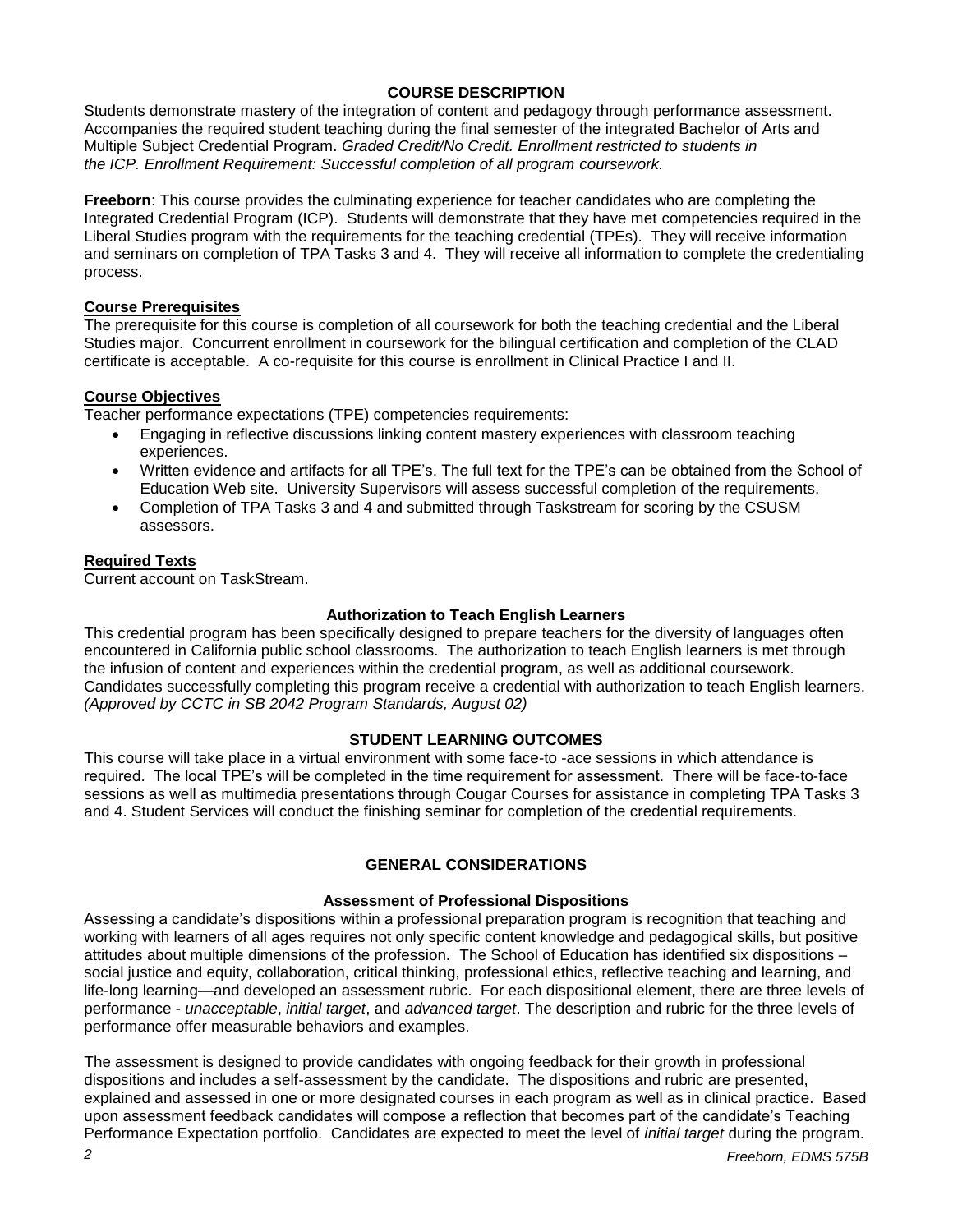#### **School of Education Attendance Policy**

Due to the dynamic and interactive nature of courses in the School of Education, all students are expected to attend all classes and participate actively. At a minimum, students must attend more than 80% of class time, or s/he may not receive a passing grade for the course at the discretion of the instructor. Individual instructors may adopt more stringent attendance requirements. **You will be required to attend 4 class mandatory meetings.**  Should the student have extenuating circumstances, s/he should contact the instructor as soon as possible. *(Adopted by the SOE Governance Community, December, 1997).*

#### **Students with Disabilities Requiring Reasonable Accommodations**

Candidates with disabilities who require reasonable accommodations must be approved for services by providing appropriate and recent documentation to the Office of Disable Student Services (DSS). This office is located in Craven Hall 4300, and can be contacted by phone at (760) 750-4905, or TTY (760) 750-4909. Candidates authorized by DSS to receive reasonable accommodations should meet with their instructor during office hours or, in order to ensure confidentiality, in a more private setting.

#### **Grading Standards**

- Successful completion of competency in the Teaching Performance Expectations.
- Participation in discussion directly related to TPA Task 3 and 4.
- Attendance

#### **CSUSM Academic Honesty Policy**

"Students will be expected to adhere to standards of academic honesty and integrity, as outlined in the Student Academic Honesty Policy. All written work and oral presentation assignments must be original work. All ideas/materials that are borrowed from other sources must have appropriate references to the original sources. Any quoted material should give credit to the source and be punctuated with quotation marks.

Students are responsible for honest completion of their work including examinations. There will be no tolerance for infractions. If you believe there has been an infraction by someone in the class, please bring it to the instructor's attention. The instructor reserves the right to discipline any student for academic dishonesty in accordance with the general rules and regulations of the university. Disciplinary action may include the lowering of grades and/or the assignment of a failing grade for an exam, assignment, or the class as a whole."

Incidents of Academic Dishonesty will be reported to the Dean of Students. Sanctions at the University level may include suspension or expulsion from the University.

#### **Plagiarism:**

As an educator, it is expected that each candidate will do his/her own work, and contribute equally to group projects and processes. Plagiarism or cheating is unacceptable under any circumstances. If you are in doubt about whether your work is paraphrased or plagiarized see the Plagiarism Prevention for Students website [http://library.csusm.edu/plagiarism/index.html.](http://library.csusm.edu/plagiarism/index.html) If there are questions about academic honesty, please consult the University catalog.

#### **Use of Technology**

Candidates are expected to demonstrate competency in the use of various forms of technology (i.e. word processing, electronic mail, Moodle, use of the Internet, and/or multimedia presentations). Specific requirements for course assignments with regard to technology are at the discretion of the instructor. Keep a digital copy of all assignments for use in your teaching portfolio. All assignments will be submitted online, and some will be submitted in hard copy as well. Details will be given in class.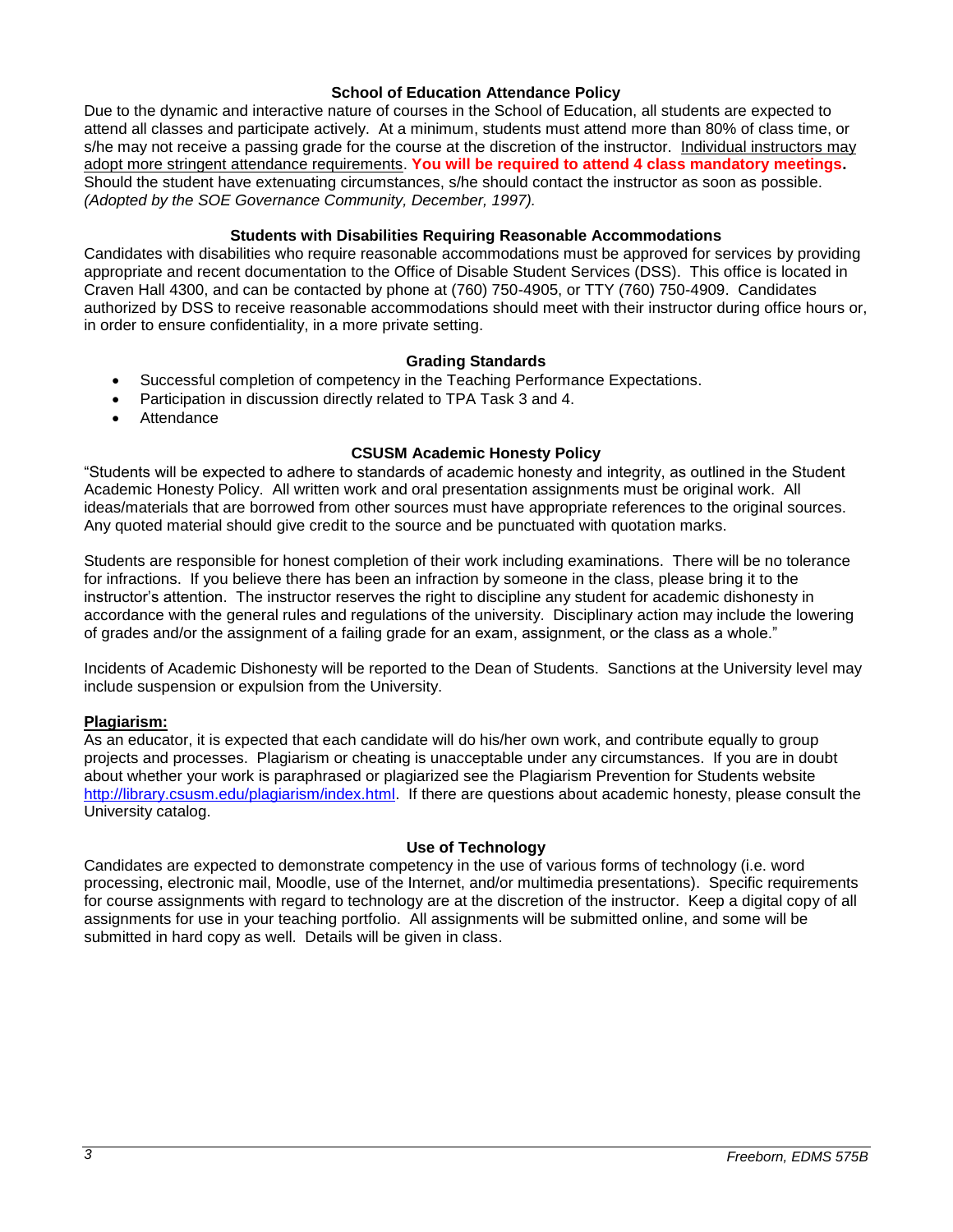### **Electronic Communication Protocol**

Electronic correspondence is a part of your professional interactions. If you need to contact the instructor, e-mail is often the easiest way to do so. It is my intention to respond to all received e-mails in a timely manner. Please be reminded that e-mail and on-line discussions are a very specific form of communication, with their own nuances and etiquette. For instance, electronic messages sent in all upper case (or lower case) letters, major typos, or slang, often communicate more than the sender originally intended. With that said, please be mindful of all e-mail and on-line discussion messages you send to your colleagues, to faculty members in the School of Education, or to persons within the greater educational community. All electronic messages should be crafted with professionalism and care.

Things to consider:

- Would I say in person what this electronic message specifically says?
- How could this message be misconstrued?
- Does this message represent my highest self?
- Am I sending this electronic message to avoid a face-to-face conversation?

In addition, if there is ever a concern with an electronic message sent to you, please talk with the author in person in order to correct any confusion.